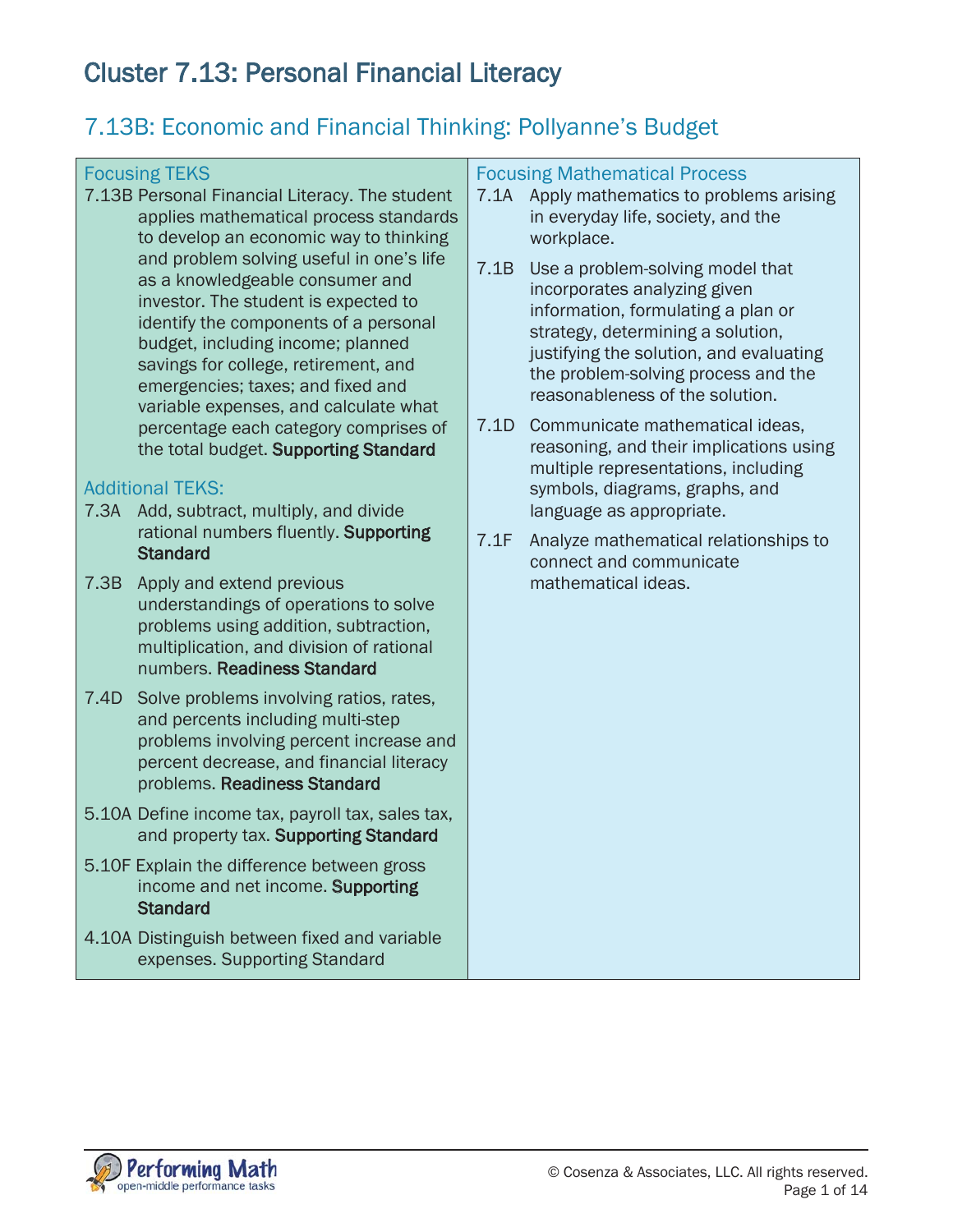Pollyanne is a recent college graduate and works full time as an associate in a marketing firm. She wants to keep her monthly spending and income within a balanced budget. Her budget items are shown in the table below. Pollyanne wants to be sure she has enough in each budget category and leaves a little extra for unforeseen expenses.

| Category             | <b>Expense</b>              | <b>Cost</b> |
|----------------------|-----------------------------|-------------|
| Home and             | Rent                        | \$1,100     |
|                      | <b>Utilities</b>            | \$350       |
| Living               | Cable/Internet Services     | \$50        |
| <b>Vehicle Costs</b> | Car Payment                 | \$325       |
|                      | Insurance                   | \$150       |
|                      | Gas                         | \$200       |
| Communication        | <b>Cell Phone</b>           | \$125       |
| Debt                 | <b>Credit Card Payment</b>  | \$175       |
|                      | <b>Student Loan Payment</b> | \$200       |
| Other                | Groceries                   | \$325       |
|                      | Dining Out/Entertainment    | \$150       |
|                      | Gym membership              | \$40        |
|                      | Clothing                    | \$75        |
| <b>Savings</b>       | <b>Savings</b>              |             |

Pollyanne's annual salary before taxes is \$51,300 and taxes take up 20% of her salary. How much does Pollyanne have left to put in her budget for *savings* each month? To the nearest tenth, what percent of Pollyanne's budget is comprised of fixed expenses? How much does she have budgeted for variable expense items? To the nearest tenth, what percent of Pollyanne's budget is allocated to each category of expense? Justify your reasoning.

| Procedural    |  |  |
|---------------|--|--|
| Conceptual    |  |  |
| Communication |  |  |

Total points:\_\_\_\_\_\_\_



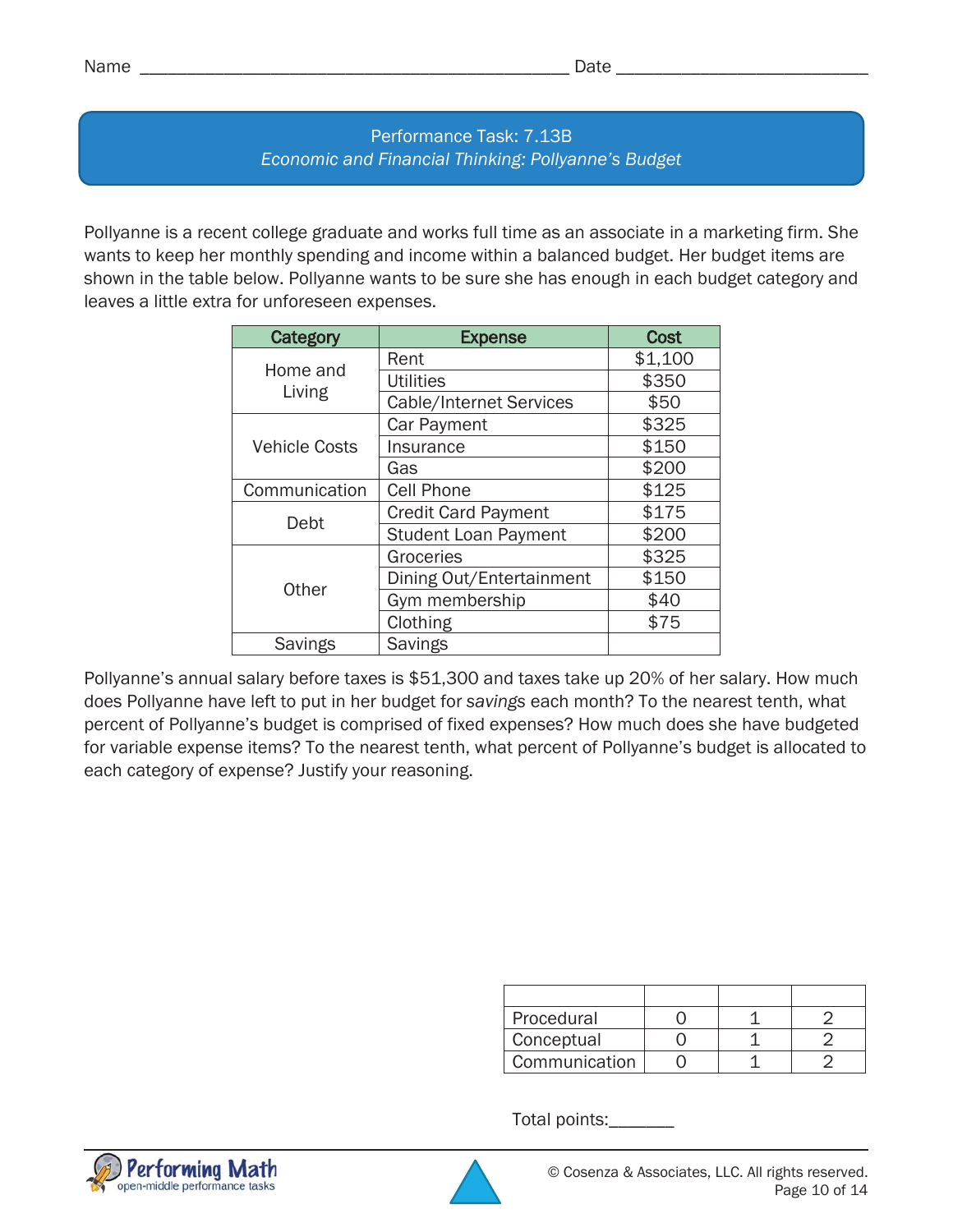Pollyanne is a recent college graduate and works full time as an associate in a marketing firm. She wants to keep her monthly spending and income within a balanced budget. Her budget items are shown in the table below. Pollyanne wants to be sure she has enough in each budget category and leaves a little extra for unforeseen expenses.

| Category             | <b>Expense</b>              | Cost    |
|----------------------|-----------------------------|---------|
| Home and             | Rent                        | \$1,100 |
|                      | <b>Utilities</b>            | \$350   |
| Living               | Cable/Internet Services     | \$50    |
| <b>Vehicle Costs</b> | Car Payment                 | \$325   |
|                      | Insurance                   | \$150   |
|                      | Gas                         | \$200   |
| Debt                 | <b>Credit Card Payment</b>  | \$175   |
|                      | <b>Student Loan Payment</b> | \$200   |
| Other                | <b>Cell Phone</b>           | \$125   |
|                      | Groceries                   | \$325   |
|                      | Dining Out/Entertainment    | \$150   |
|                      | Clothing                    | \$75    |
| <b>Savings</b>       | <b>Savings</b>              |         |

Pollyanne's annual salary after taxes is \$45,000. How much does Pollyanne have left to put in her budget for *savings* each month? Which expenses in Pollyanne's budget are fixed expenses and which are variable? What percent of Pollyanne's budget is allocated to each category of expense? Justify your reasoning.

| Procedural    |  |  |
|---------------|--|--|
| Conceptual    |  |  |
| Communication |  |  |

Total points:\_\_\_\_\_\_\_



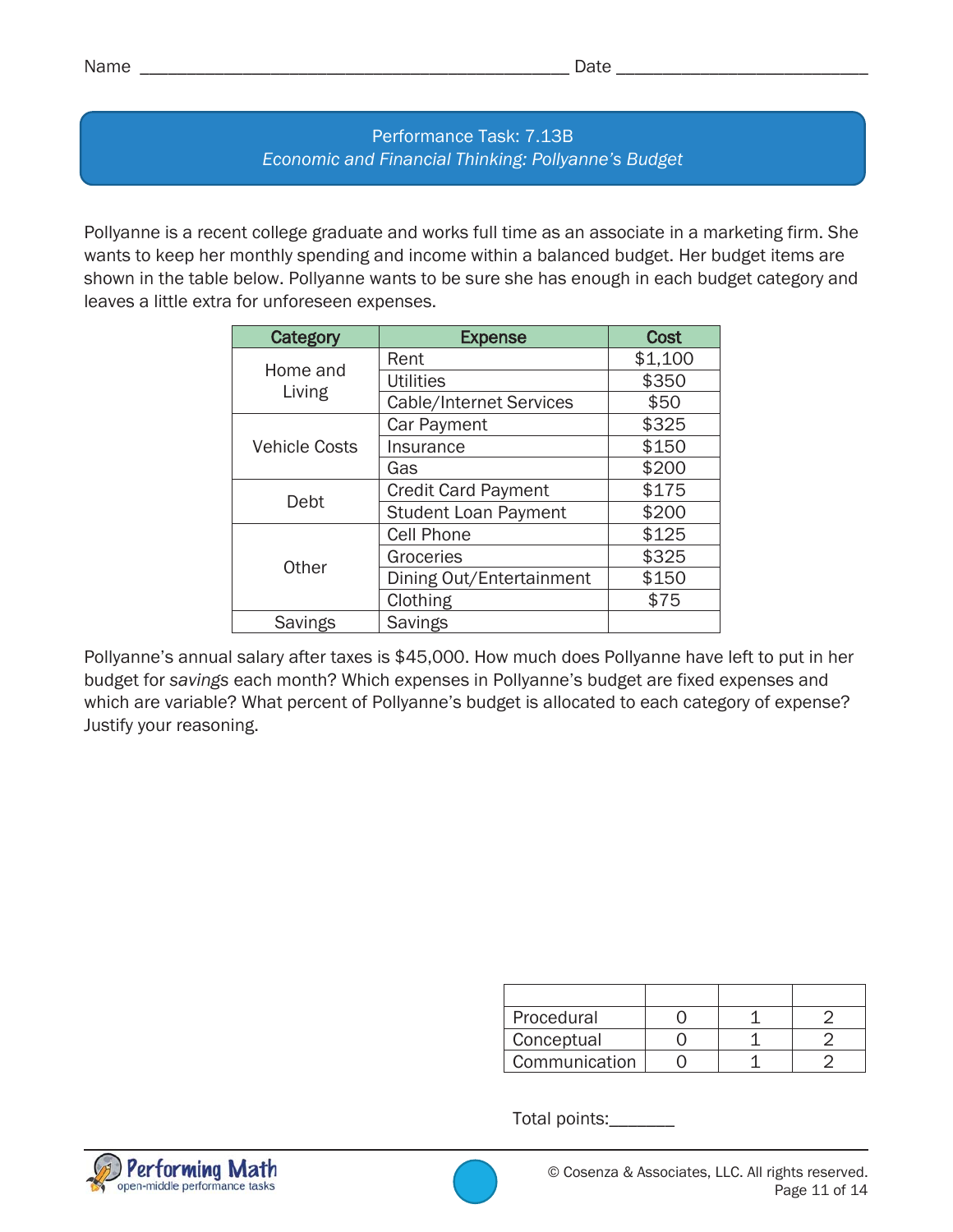Pollyanne is a recent college graduate and works full time as an associate in a marketing firm. She wants to keep her monthly spending and income within a balanced budget. Her budget items are shown in the table below. Pollyanne wants to be sure she has enough in each budget category and leaves a little extra for unforeseen expenses.

| Category             | <b>Expense</b>                 | <b>Cost</b> |
|----------------------|--------------------------------|-------------|
| Home and             | Rent                           | \$1,100     |
|                      | <b>Utilities</b>               | \$350       |
| Living               | <b>Cable/Internet Services</b> | \$50        |
| <b>Vehicle Costs</b> | Car Payment                    | \$325       |
|                      | Insurance                      | \$150       |
|                      | Gas                            | \$200       |
| Communication        | <b>Cell Phone</b>              | \$125       |
| Debt                 | <b>Credit Card Payment</b>     | \$175       |
|                      | <b>Student Loan Payment</b>    | \$200       |
| Other                | Groceries                      | \$325       |
|                      | Dining Out/Entertainment       | \$150       |
|                      | Gym membership                 | \$40        |
|                      | Clothing                       | \$75        |
| <b>Savings</b>       | <b>Savings</b>                 |             |

Pollyanne's annual salary before taxes is \$51,300 and taxes take up 20% of her salary. How much does Pollyanne have left to put in her budget for *savings* each month? To the nearest tenth, what percent of Pollyanne's budget is comprised of fixed expenses? How much does she have budgeted for variable expense items? To the nearest tenth, what percent of Pollyanne's budget is allocated to each category of expense?

Pollyanne is getting a 14% increase in gross pay at the end of the year. By that time she plans to have all her credit card debt paid off. With her additional pay she wants to double her budget allotment for dining out/entertainment and clothing. By what percent will she be increasing her budget for other expenses when she does this? How much will be left to put toward savings after these budget changes are in place? Justify your reasoning.

| Procedural    |  |  |
|---------------|--|--|
| Conceptual    |  |  |
| Communication |  |  |

Total points:\_\_\_\_\_\_\_

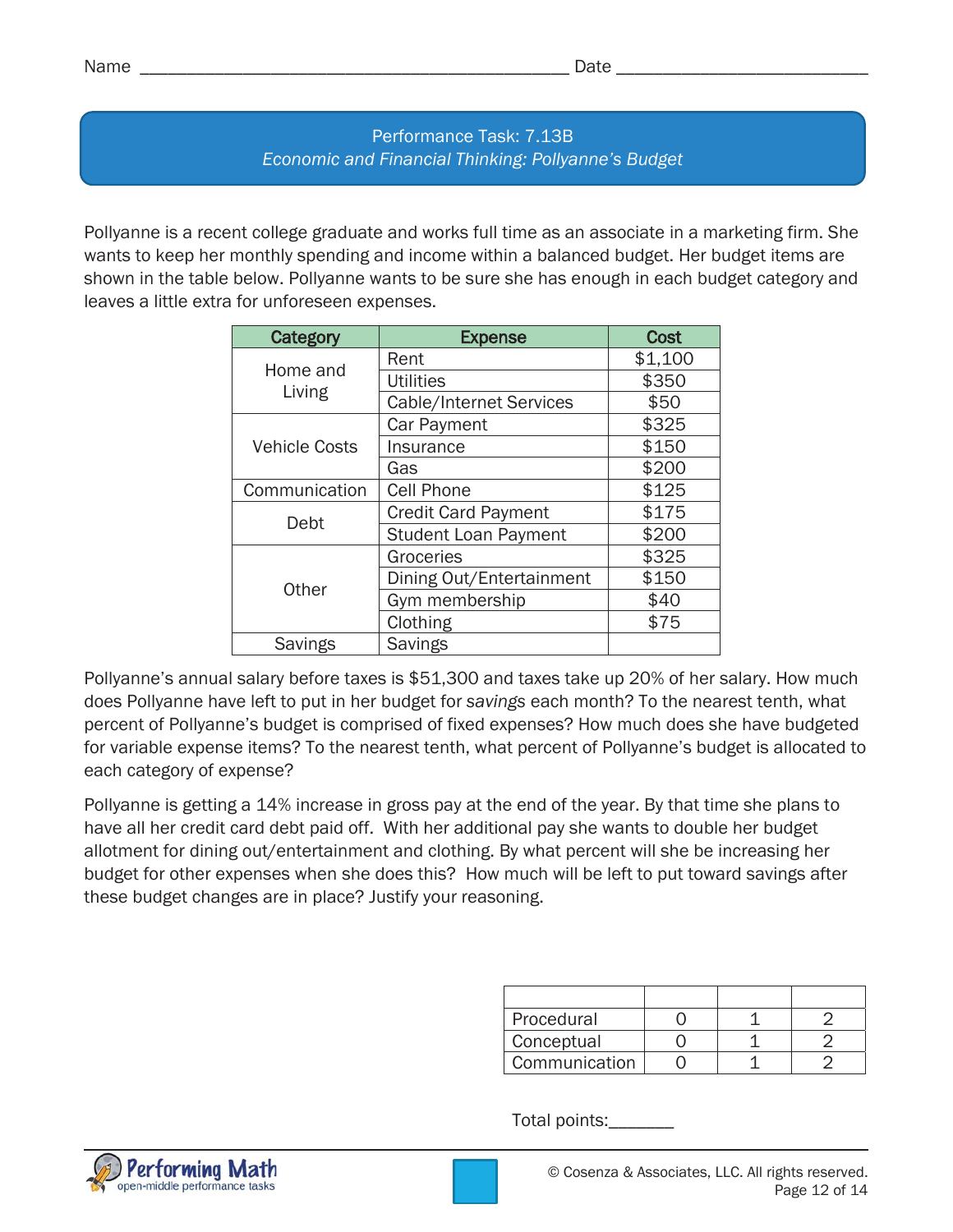Pollyanne is a recent college graduate and works full time as an associate in a marketing firm. She wants to keep her monthly spending and income within a balanced budget. Her budget items are shown in the table below. Pollyanne wants to be sure she has enough in each budget category and leaves a little extra for unforeseen expenses.

| Category             | <b>Expense</b>              | <b>Cost</b> |
|----------------------|-----------------------------|-------------|
| Home and             | Rent                        | \$1,100     |
|                      | <b>Utilities</b>            | \$350       |
| Living               | Cable/Internet Services     | \$50        |
| <b>Vehicle Costs</b> | Car Payment                 | \$325       |
|                      | Insurance                   | \$150       |
|                      | Gas                         | \$200       |
| Communication        | <b>Cell Phone</b>           | \$125       |
| Debt                 | <b>Credit Card Payment</b>  | \$175       |
|                      | <b>Student Loan Payment</b> | \$200       |
| Other                | Groceries                   | \$325       |
|                      | Dining Out/Entertainment    | \$150       |
|                      | Gym membership              | \$40        |
|                      | Clothing                    | \$75        |
| <b>Savings</b>       | <b>Savings</b>              |             |

Pollyanne's annual salary before taxes is \$51,300 and taxes take up 20% of her salary.

1. How much does Pollyanne earn annually in net pay?

- 2. How much net income does Pollyanne have for her monthly expenses?
- 3. How much in expenses is already allocated in her budget?